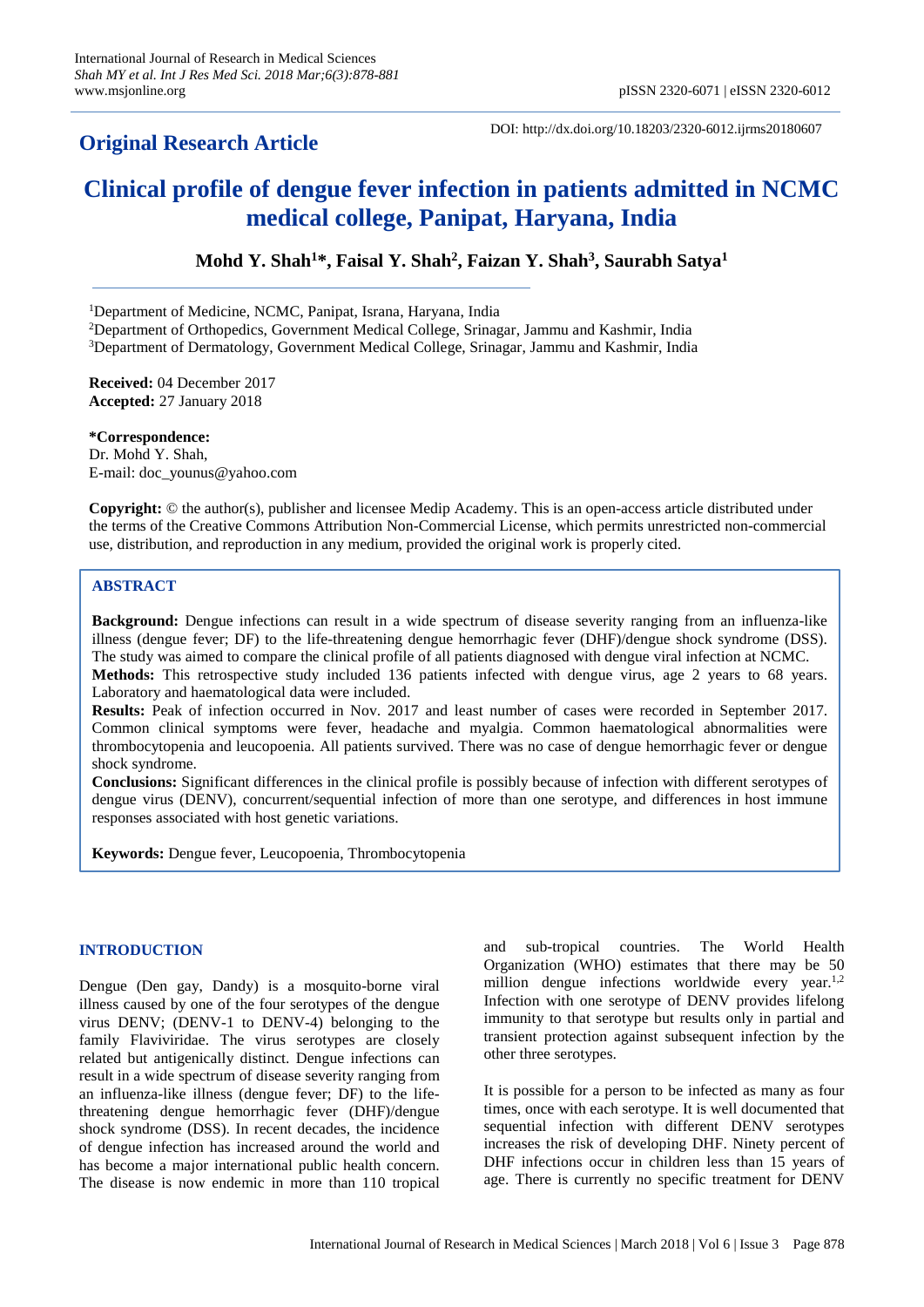infection, although several potential vaccines are in development; therefore, the only method of preventing DENV transmission is vector (mosquito) control.<sup>1,3</sup>

Early clinical features of dengue infection are variable among patients, and initial symptoms are often nonspecific; therefore, specific laboratory tests are necessary for an accurate diagnosis.<sup>7,8</sup> According to the US Centers for Disease Control and Prevention (CDC) and the WHO dengue guidelines, the clinical features of DF and DHF are sudden onset of fever, severe headache, myalgias and arthralgias, leucopenia, thrombocytopenia, and hemorrhagic manifestations.<sup>8</sup>

It occasionally produces shock and haemorrhage, leading to death. Classic DF symptoms include fever, headache, retro-orbital pain, myalgias and arthralgias nausea, vomiting, and often a rash. Some DF patients develop the more serious form of the disease DHF with symptoms that include a decline in fever and presentation of hemorrhagic manifestations, such as microscopic hematuria, bleeding gums, epistaxis, hematemesis, malena, and ecchymosis. DHF patients develop thrombocytopenia and hemoconcentration; the latter is due to an increase in the concentration of blood cells resulting from the leakage of plasma from the bloodstream.

These patients may progress into DSS, which can lead to profound shock and death if not treated. Advance clinical symptoms of DSS include severe abdominal pain, protracted vomiting, and a notable change in temperature from fever to hypothermia.<sup>2</sup> In this study, we analyzed the variation in clinical features of DENV-infected patients admitted in NCMC Hospital Panipat.

#### **METHODS**

Patients diagnosed with dengue viral infection (n= 136, 55 females and 81 males), aged 2 years to 68 years old, admitted at NCMC from September, 2017 to November, 2017 were included in the study. All the patients were from the neighbouring catchment area. All patients were admitted and discharged within a period of 3-7days. All patients received IV fluids and were closely monitored during admission. Few patients required platelet transfusion. All patients survived. No patient went into dengue hemorrhagic fever or dengue shock syndrome.

#### *Laboratory profile*

All patients were tested for NS1 ELISA and were positive.

#### *Haematological profile*

Haematological parameters evaluated were platelet count, prothrombin time (PT), partial thromboplastin time (PTT), Hb and haematocrit (HCT) levels, complete blood

count (CBC), and white blood cell count (WBC). Blood glucose, urea/creatinine and LFT, X ray chest, ECG were done for all patients as baseline investigations Among the studied patients, 4 were diabetic and 1 showed pleural effusion. USG examination showed acalcular cholecystitis in 2, generalised lymphadenopathy in 3 patients.

#### **RESULTS**

#### *Seasonal distribution*

The first case of DENV infection detected in September 2017. Total number of cases seen in September were 47, 29 in October, 60 in November. The peak was seen in November as shown in Figure 1.



## **Figure 1: Distribution of patients attending hospital in 3 months with male female ratio.**

#### **Table 1: Clinical and laboratory profile of dengue patients admitted at NCMC.**

| <b>Clinical features</b>                | <b>Number of</b><br><b>patients</b> | $\frac{0}{0}$ |
|-----------------------------------------|-------------------------------------|---------------|
| Fever                                   | 136                                 | 100           |
| Rash, flushed                           | 55                                  | 40.44         |
| Retro-orbital pain                      | 15                                  | 11.02         |
| Headache                                | 58                                  | 42.65         |
| Back pain/joint pain                    | 84                                  | 61.76         |
| Acalcular cholecystitis                 | 2                                   | 1.47          |
| Abdominal pain                          | 1                                   | 0.73          |
| Pleural effusion                        | 1                                   | 0.73          |
| Abdominal pain                          | 1                                   | 0.73          |
| Generalized lymphadenopathy             | 3                                   | 2.21          |
| Dengue triad<br>(fever, headache, rash) | 38                                  | 27.94         |
| Abortion                                |                                     | 0.73          |

#### *Haematological profile*

Thrombocytopenia (<1,50,000 platelet count) was observed in all patients, except one. The lowest count was recorded as 5000 and highest was 5.4 lacs. In this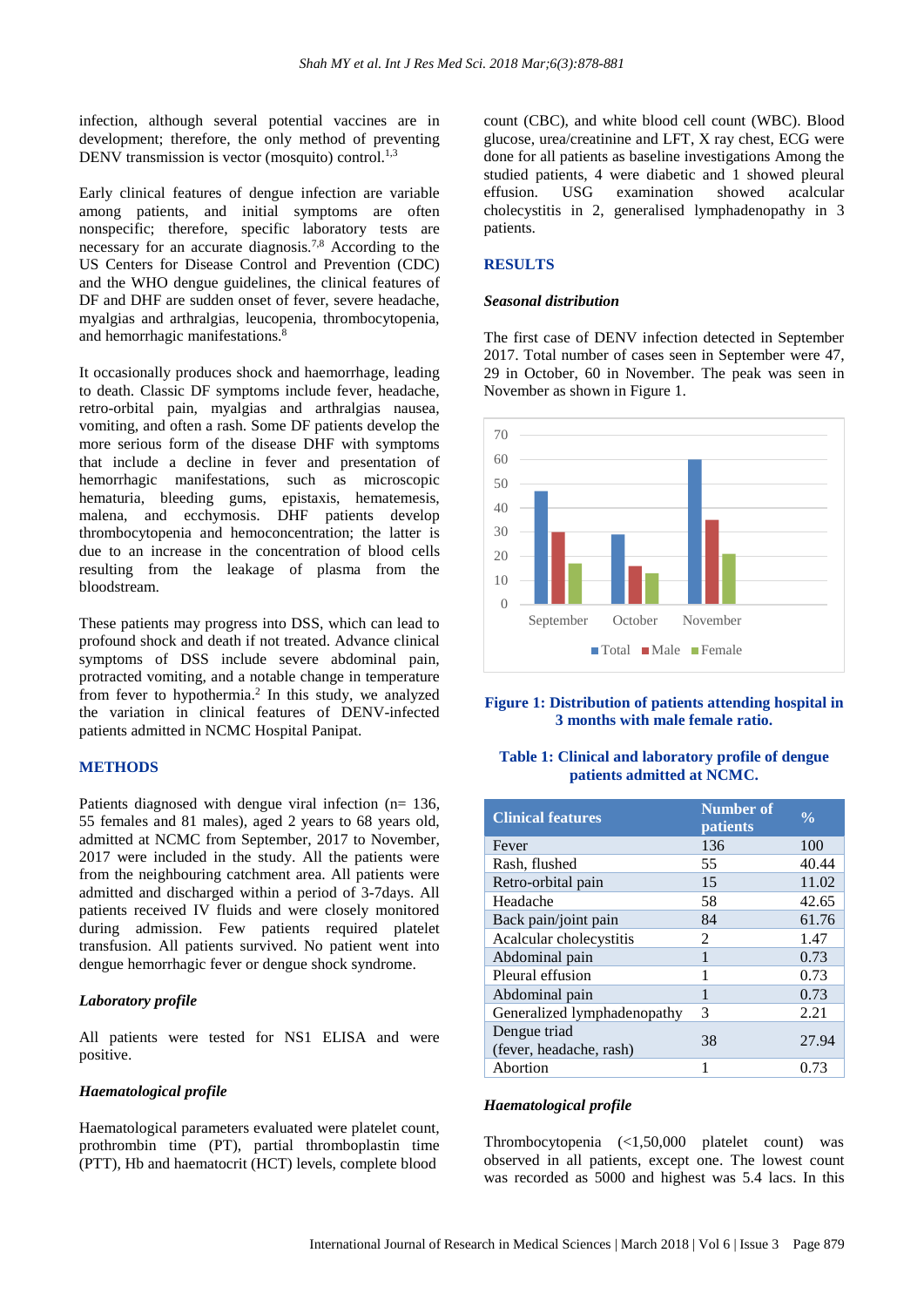study we observed a strange trend. All patients at the time of adimission in hospital had platlet count not less than 1 lakh and one female patient aged 17 years had platelets 5.4 lacs which could not explained. Even in defervescence period there was not major fall in platelet count. A young male patient was admitted with high grade fever and had also history of dog bite. The patient developed fever after dog bite. The patient also had classical dengue triad and dengue serology was positive and the patient was given anti-rabies vaccine in addition to symptomatic treatment. We had two patients who were pregnant, unfortunately one patient aborted (2 months pregnancy).

#### **DISCUSSION**

#### *Seasonal distribution*

Dengue fever usually commences from mid-June and then there is a surge in September and November. But this time cases were seen from September to November and no cases were seen in June, July and August. Probably this is due to increased temperature (global warming). The pathogenesis of DENV is poorly understood.

A complex interaction between immuno-pathologic, viral, and human genetic factors results in a varied DENV disease outcome, which may explain the varied range of clinical presentations observed in this retrospective analysis. A possible reason for the significant differences seen in the clinical expression of the disease may be due to infection with different DENV serotypes and the possibility of concurrent infections with more than one serotype. Co-circulation of multiple DENV serotypes has been reported from many parts of the world, including India during an outbreak of DHF/DSS in 2006. Cocirculation of multiple DENV serotypes would result in an increased risk of concurrent infections.<sup>11,12</sup> There is, however, limited documentation describing concurrent infections with more than one serotype in the same individual.13,14 Furthermore, as already alluded to, sequential infection with more than one serotype is thought to be a major factor for the emergence of  $DHF<sup>1</sup>$ .

Both primary and secondary infection by any of the four DENV serotypes can cause DF and DHF; however, virus virulence is not the only factor to explain differences in host susceptibility to the disease and disease severity. Host immune response variations have been associated with polymorphism in the human genome, which may help explain why some patients develop end-stage complications in dengue disease and others only experience a mild form of the disease.<sup>17</sup>

In another study of children with DENV infection, host genetic differences were shown to affect the immune response and consequently, influence disease outcome.<sup>18</sup> Dengue infection can have potentially fatal consequences, and to date, vector control methods to prevent the spread of the virus have been unsuccessful.<sup>19</sup> Although there are promising vaccine candidates in development, further studies are required for a greater understanding of the humoral immune responses to DENV infection and disease pathogenesis.<sup>20,21</sup>

#### **CONCLUSION**

It was observed that significant differences in the clinical presentation of DENV infection. Dengue viral infection is a complicated disease and many factors may be attributed to the differences seen, such as infection with different serotypes or infection with more than one serotype, either sequentially or concurrently. Differences in host genetics and immune responses may also play a role in the severity of infection. The difference in clinical profile of Dengue Fever in our study from the study which we did in 2015 in MAMC Agroha Haryana was that all patients at the time of presentation were not thrombocytopenic, but one girl 17 years old presented with platelet count of 5.5 lacs. Many patients presented with classical triad of Fever, headache, rash. Maximum patients this time presented with rash and flushed face.

*Funding: No funding sources Conflict of interest: None declared Ethical approval: The study was approved by the Institutional Ethics Committee*

# **REFERENCES**

- 1. WHO. Fact sheet No 117: Dengue and dengue haemorrhagic fever. (2008). Available at http://www.who.int/mediacentre/factsheets/fs117/e/.
- 2. Centers for Disease Control and Prevention. Dengue and dengue hemorrhagic fever: Information for health care practitioners-CDC division of vectorborne infectious diseases. Available at http://www.cdc.gov/ncidod/dvbid/ dengue/denguehcp.htm.
- 3. Malavige GN, Fernando S, Fernando DJ, Seneviratne SL. Dengue viral infections. Postgrad Med J. 2004;80:588-601.
- 4. Khan NA, Azhar EI, El-Fiky S, Madani HH, Abuljadial MA, Ashshi AM, et al. Clinical profile and outcome of hospitalized patients during first outbreak of dengue in Makkah, Saudi Arabia. Acta Trop. 2008;105:39-44.
- 5. Central Department of Statistics and Information. Kingdom of Saudi Arabia. Available at http://www.cdsi.gov.sa/showproductstandard.aspx?l id=26&pid=1005.
- 6. Ramos MM, Tomashek KM, Arguello DF, Luxemburger C, Quiñones L, Lang J, et al. Early clinical features of dengue infection in Puerto Rico. Trans R Soc Trop Med Hyg. 2009;103(9):878-84.
- 7. de Oliveira SA, Bastos Camacho LA, Fernandes Bruno L, de Gusmão RC, de Medeiros Pereira AC, Coca Velarde LG, et al. Acute arthropathy in